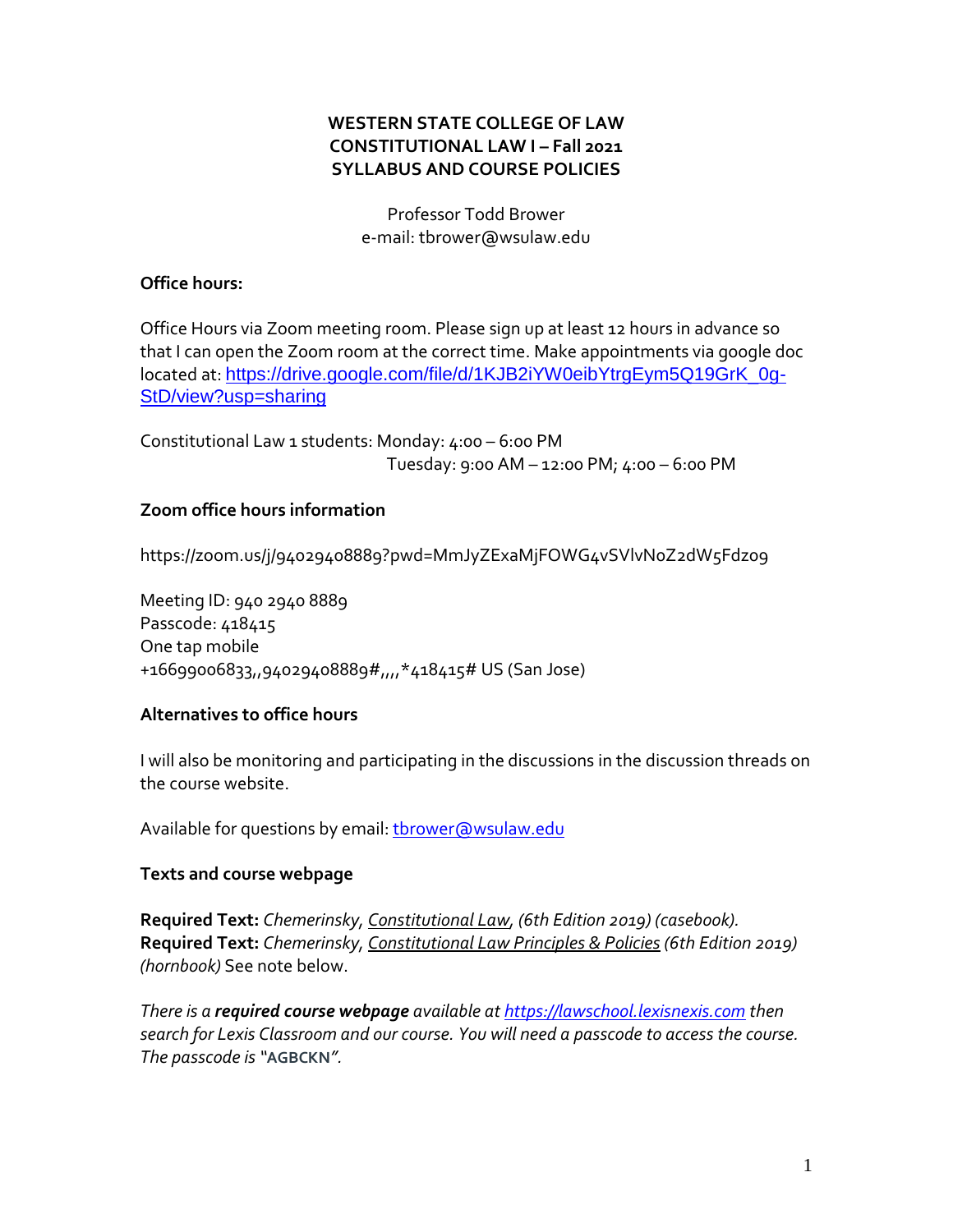The required textbook is to be brought to all classes; the hornbook is at your election. The reading assignments listed in a later section of the syllabus refer to the Chemerinsky casebook in blue; pages in pink are the corresponding pages in the Chemerinsky hornbook (6th Edition). The Library has a number of copies of the hornbook on reserve You may choose to buy the hornbook or read it via the library or elsewhere, as you prefer. Constitutional law changes quickly as the Supreme Court makes new, important decisions every year. There are already some changes from the 2019 edition of the casebook and hornbook that we will discuss in class.

I very strongly suggest that you read the sections in the hornbook before you read the casebook, but that choice is up to you. Whatever method you choose for using the hornbook, you absolutely need to read and to be responsible for the pages in the hornbook as well as the casebook. It is very important to do all the reading, as not all materials will be discussed in class. You are required to read, watch, and do all required assignments before class, in addition to the casebook reading. Additional assignments and handouts may be assigned at the professor's election.

You are also responsible for checking the course webpage and doing assignments online in the time allotted. Online assignments have deadlines for completion. Once assignment and submission deadlines have passed, you will not be able to submit or access those materials.

Preparation and work for class is normally expected to be at least two hours of out of class work for every hour we spend in class. This includes not only the required reading, but also the assignments, quizzes, and material found on the course webpage.

# **Important information for this class**

This class is structured differently from most other law school classes in several respects; it calls on you, the student, to be responsible for different things, for different parts of your learning, and for different activities both in class and outside. Some of our time in the online discussion forums will be spent discussing problems assigned on the course webpage. You are to work through and write short or long answers (as instructed in each assignment online) to those problems before class; we will discuss them and solutions to them in class or online as appropriate. This is how you will learn to apply the cases and materials to act like a lawyer and solve concrete Constitutional law problems and issues.

You are responsible for making your best efforts to learn the material from the Hornbook and materials posted online. Basic doctrine and similar learning will primarily take place offline. Therefore, I have assigned not only cases from the Chemerinsky casebook, but also sections from his hornbook that explain the area (see description above and page assignments below). I also may have videos or other outside materials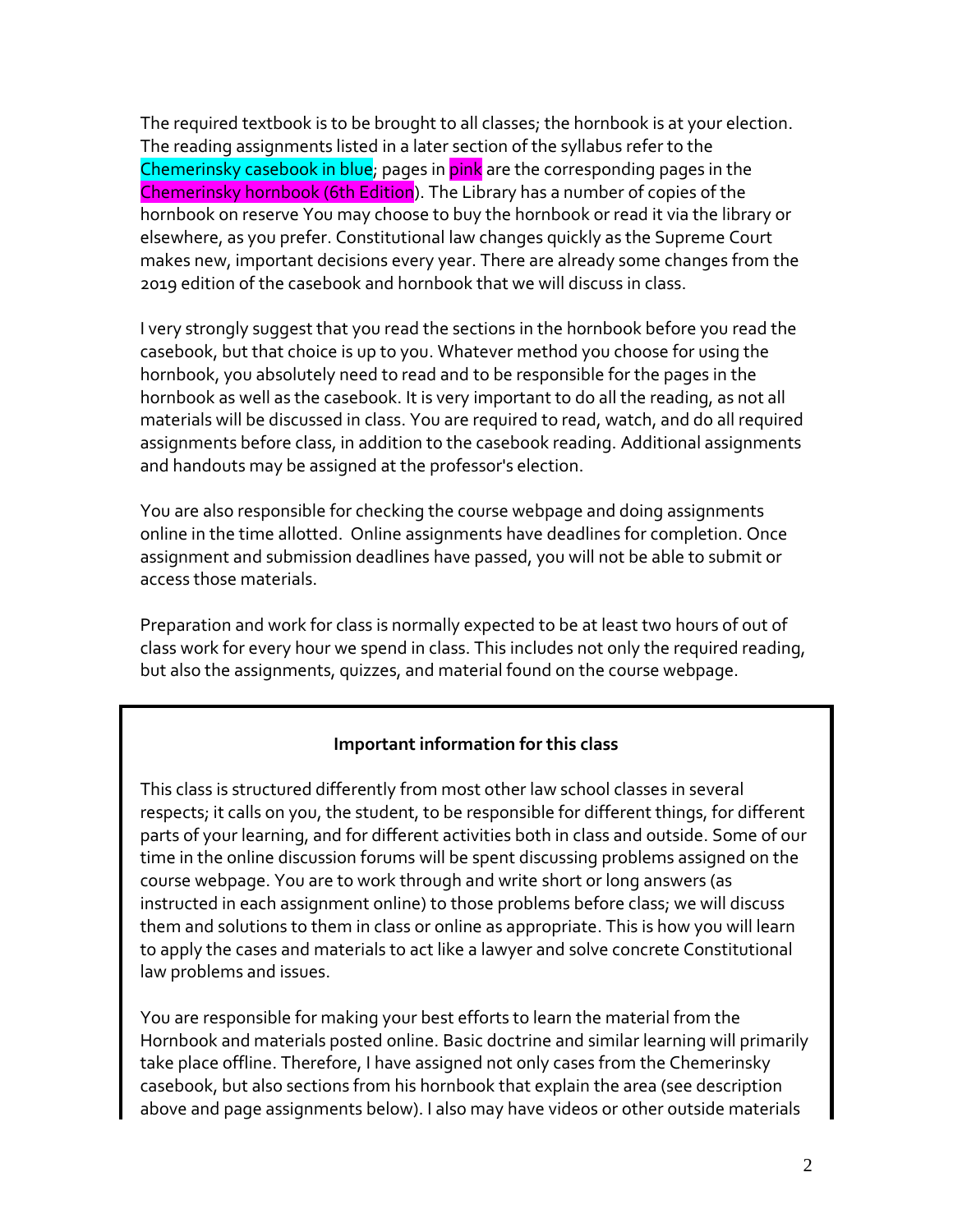in the course webpage that are required and will explain basic concepts and legal doctrine. All of that material is your responsibility to have completed before coming to class, so that in-class time will be spent on working on things that need to be done in real time, like doing problems and deciding how to spot issues, using cases like a constitutional lawyer would, and making appropriate arguments and solutions to concrete problems.

Finally, the cases and your detailed knowledge of the facts and reasoning within them are crucial to this enterprise and to your success in this course. This knowledge is true to a much greater degree than in your other courses because in Constitutional law the primary sources for law and arguments are the US Supreme Court's opinions. There is basically little else. However, cases are tools to be used to solve problems and make arguments; they are not ends or outputs themselves. Accordingly, much of your work and learning will take place out of the classroom with materials created by experts, so we can use our in-class time together to focus on things on which you may need a teacher to work with you.

# **Course Coverage and Objectives**

The purpose of the course is to explore the constitutional structure of the federal government and state governments within the federal constitutional structure. We will cover such topics as Judicial power, Congressional power and Executive power, and the interaction of those branches with state governmental powers. We will also consider the Fourteenth Amendment protections of Equal Protection, and the State Action doctrine. Please also see the class and WSCL objectives listed at a later section of this document.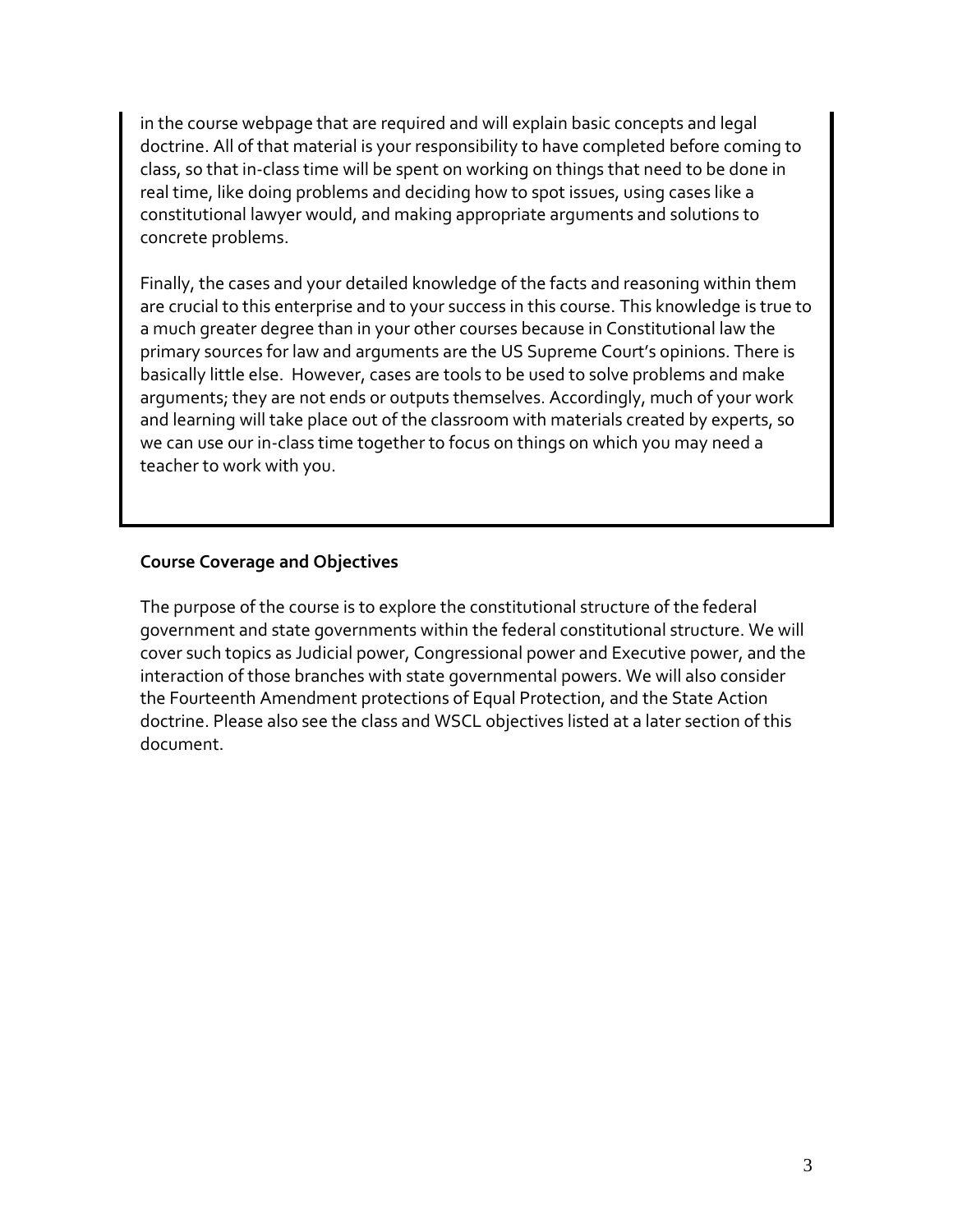### **Examinations and Grading**

Each student will receive a numeric grade for the course. Course grades will be based on possible midterms, the final examination, and on successful completion of other exercises and class participation throughout the semester.

There are several graded assignments, a possible midterm, comprehension checksquizzes and a final exam in this course. They are described below. *Note: You have a required comprehension check-quiz online due before the first day of class.*

**Course Webpage:** There is a required course webpage. To access it, go to [https://lawschool.lexisnexis.com](https://lawschool.lexisnexis.com/) then search for Lexis Classroom and our course. You will need a passcode to access the course. *The passcode is "***AGBCKN***". You will need to sign up for the course webpage and access the course webpage to take that online quiz.* 

The dates of supplemental lectures and assignments, if any, will be determined throughout the semester. They will be announced on the course webpage.

**Midterm and Comprehension Checks/Quizzes (15%):** There will be graded assignments and a possible midterm in this course. Formats to be announced later. The combined graded assignments/midterm scores will count as 25% of your final course grade. Part of the graded assignments are required comprehension checks/assignments/quizzes that will be available online. You must complete/access these assignments in the time allotted. The first such assignment is a Pass-Fail quiz on the text of the Constitution and Amendments - Casebook pp. xxxiv-lv. The quiz is available online on the course webpage beginning on August 9, 2021 at 12:00 AM and is due online at 11:59 pm on August 22, 2021 before the first class on Monday for the day section or Tuesday for the evening section.

**Final Exam (75%)**: The three-hour final examination will count 75% of the course grade. The final exam may consist of a multiple-choice section and an essay section. Format and further details will be available on the course webpage as they are decided.

**In- and Out-of-Class Participation (10%):** In-class participation is part of the overall course grade along with the non-class time components of the class, e.g., the discussion threads, etc. Both components combined will constitute 10% of the final grade.

Copies of my previous examinations will be available on the course webpage. Students are encouraged to take practice examinations. I will be happy to review practice examinations during office hours.

**Participation: Attendance**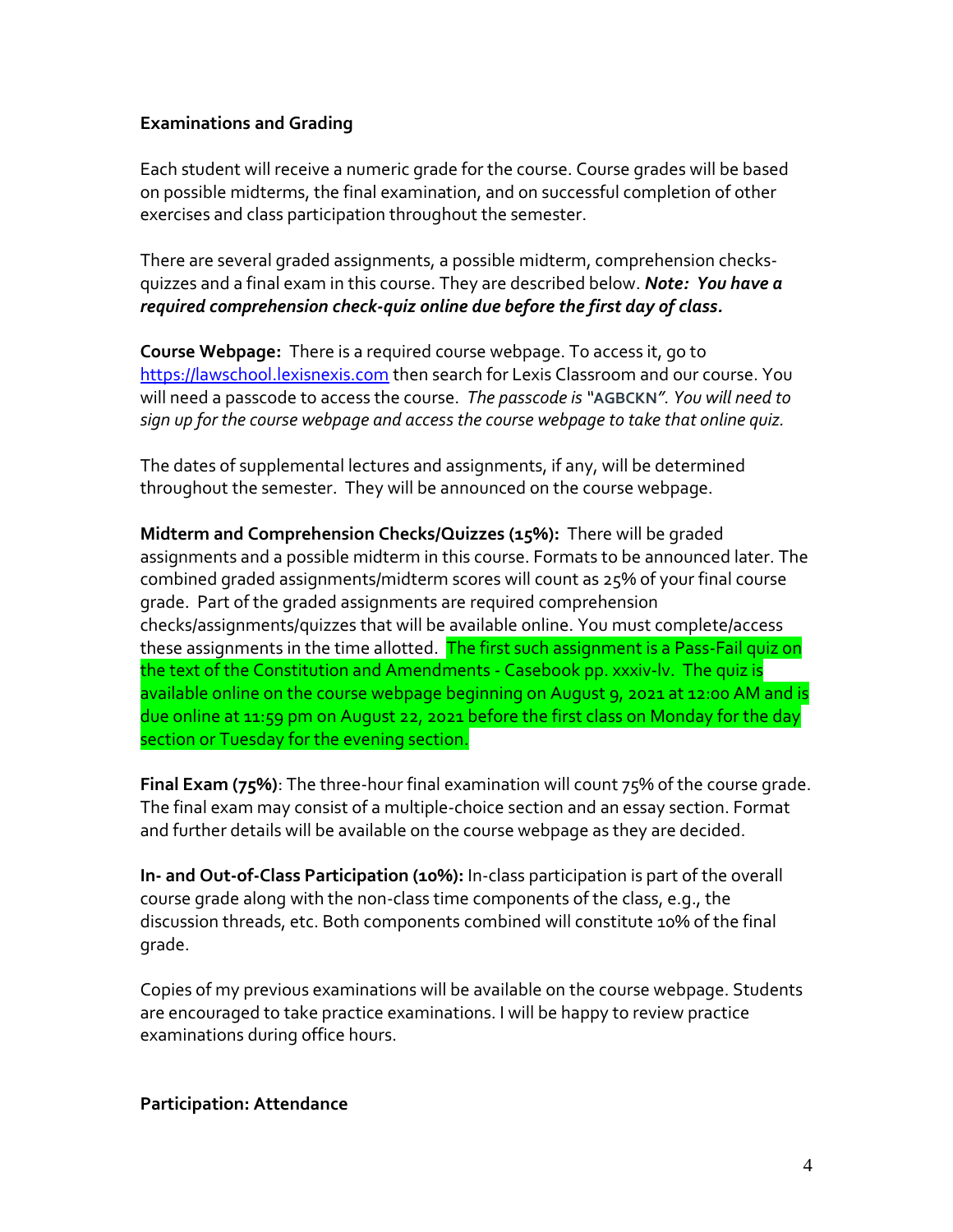All classes begin promptly at the scheduled time. Please be in the room and ready for the start of class. Students who arrive late disrupt the learning process for others and for me.

Attendance and participation are required for all classes. There are no excused or unexcused absences. **In accordance with the WSCL student handbook, if you miss more than two (2) weekly classes you will be academically dismissed from the course.** Additionally, if you arrive late or depart early without permission, you may be marked absent for the entire session.

# **Participation: Expectations**

Legal Education is a cooperative venture. My commitment to you is to be as prepared as possible for every class session, to have read and thought about the material in advance of the class, and to participate fully in the classroom. I expect no less of you than I do of myself. I do not expect you to know the answer to every question; I do expect that you will use your best efforts.

Because this class is an upper-division class, a significant share of the participation burden is on you, the student. We will use the course website, casebook, PowerPoint, the whiteboard, and other materials in class and you need access to them all as we discuss them. While I will strongly participate in helping your learning, the bulk of that responsibility is yours. Success in Constitutional Law will not come from being a passive absorber of knowledge, but only from active engagement with the material, cases and problems.

# **Disability Services Statement:**

Western State College of Law provides accommodations to qualified students with disabilities. The Disabilities Services Office assists qualified students with disabilities in acquiring reasonable and appropriate accommodations and in supporting equal access to services, programs, and activities at Western State College of Law.

To seek reasonable accommodations, a student must contact Senior Assistant Dean Donna Espinoza, Student Services Director and Disabilities Services Coordinator, whose office is in the Students Services Suite. Dean Espinoza's phone number and email address are: (714) 459-1117[; despinoza@wsulaw.edu.](mailto:despinoza@wsulaw.edu) When seeking accommodations, a student should notify Dean Espinoza of her or his specific limitations and, if known, her or his specific requested accommodations. Students who seek accommodations will be asked to supply medical documentation of the need for accommodation. Classroom accommodations are not retroactive, but are effective only upon the student sharing approved accommodations with the instructor or professor. Therefore, students are encouraged to request accommodations as early as feasible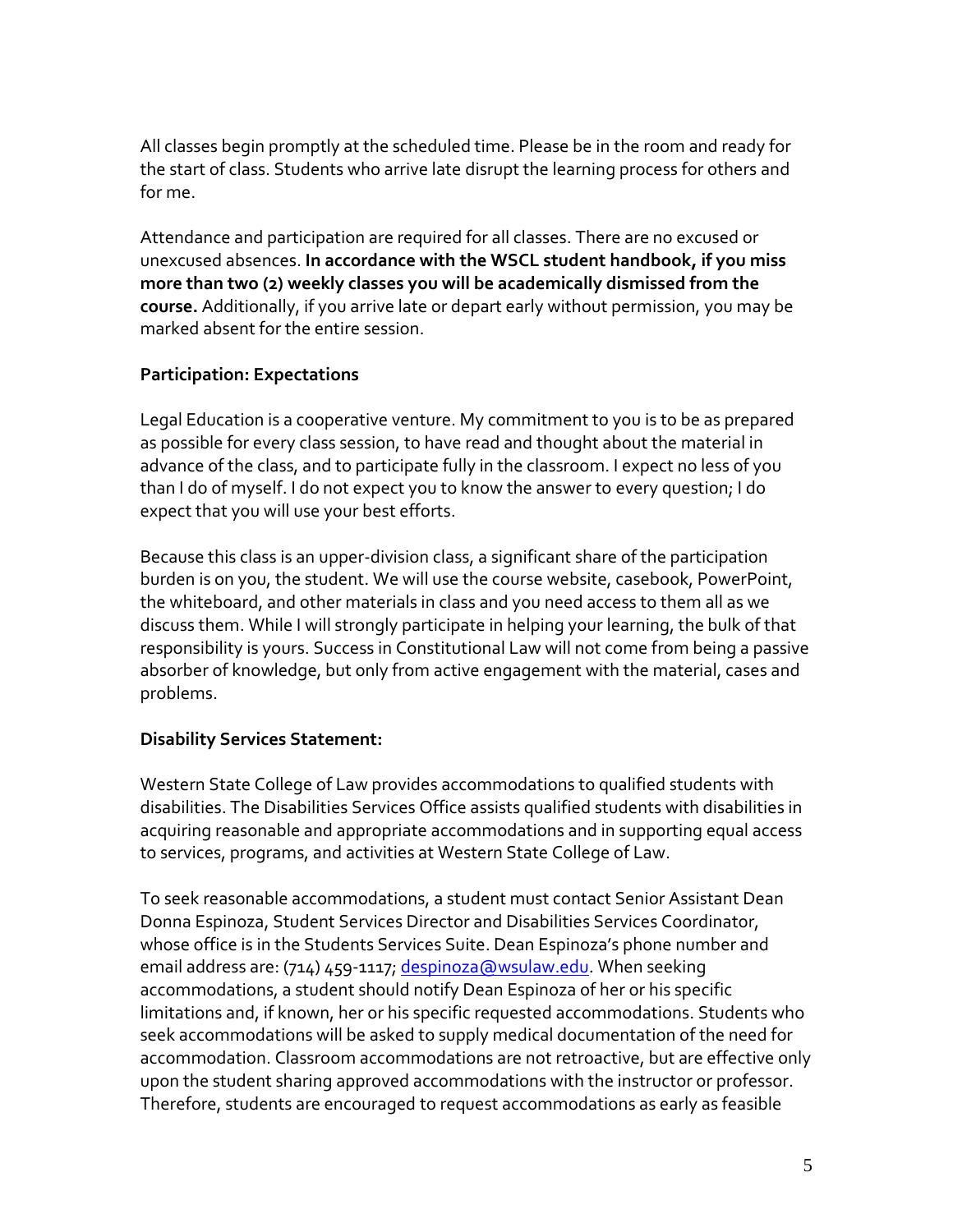with Dean Espinoza to allow for time to gather necessary documentation. If you have a concern or complaint in this regard, please notify Dean Espinoza; or please notify Dean Allen Easley at <u>aeasley@wsulaw.edu</u> or (714) 459-1168. Complaints will be handled in accordance with the College of Law's "Policy against Discrimination and Harassment."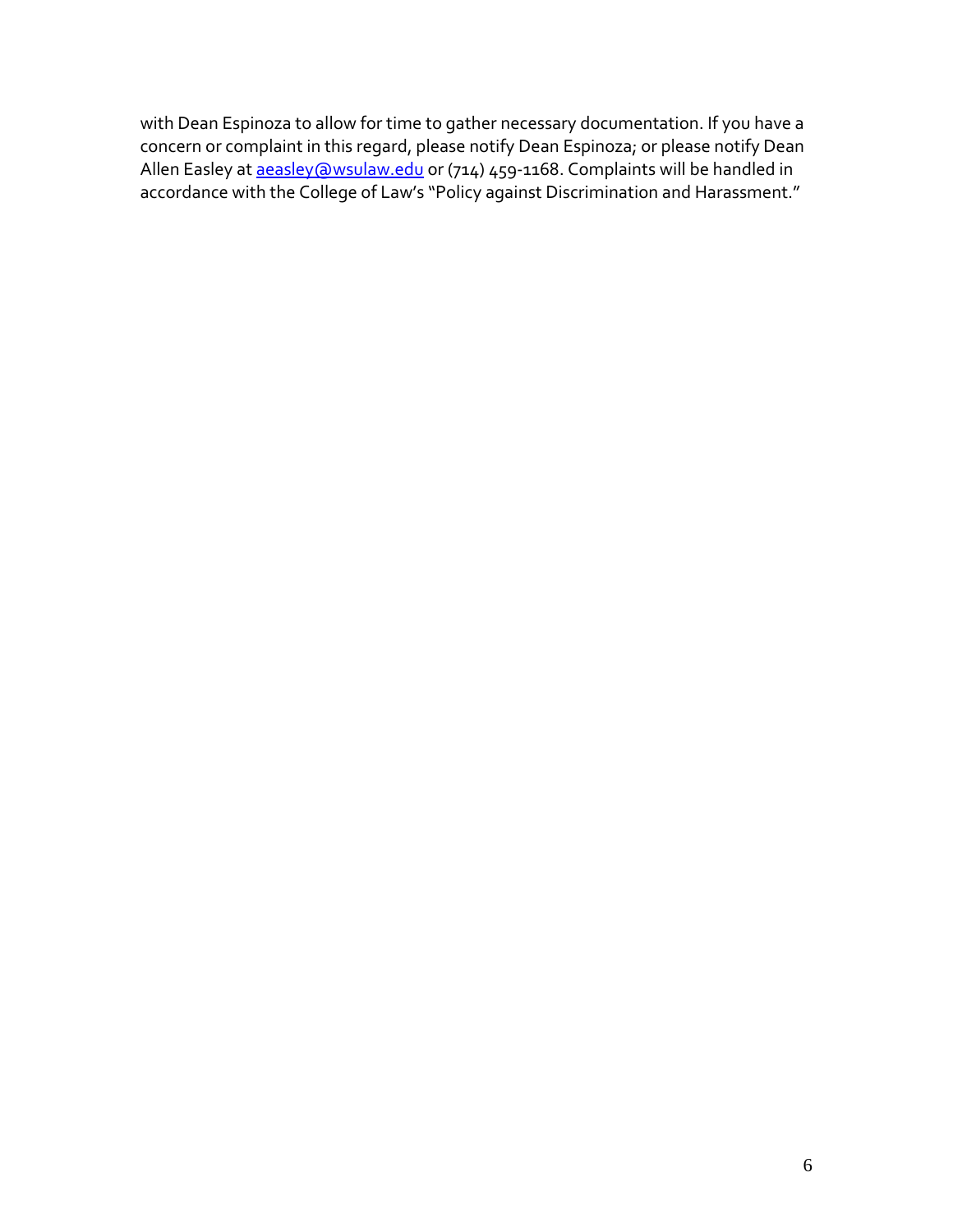# **Reading Assignments and Class Preparation Assignments: TOPIC and PAGES**

All pages are for the text and hornbook. Pages in parentheses are recommended, not required. Please read the entire block of material before the first class in that block. The casebook's materials are arranged in rough chronological order; we will not necessarily be discussing cases in that way. Therefore, it is important to have done all the reading so you can participate fully.

# For the first class you have two assignments:

- 1. The quiz on the constitution described below;
- 2. The first set of case readings on judicial power and limitations also listed below. Read the entire block of materials for the first class.

# *The Constitution, Articles I - VII, and Amendments:*

*Pass-Fail quiz on the text of the Constitution and Amendments - Casebook pp. xxxiv-lv.* The quiz is available online on the course webpage beginning on August 9, 2021 at 12:00 AM and is due online at 11:59 PM on August 22, 2021 before the first class. The quiz is online on the course webpage located at https://www.lexisnexis.com/lawschool/ - then search for Lexis Classroom and our course. You will need a passcode to access the course. The passcode is *The passcode is "***AGBCKN***".* You will need to sign up for the course webpage and access the course webpage in order to take that online quiz.

*There are also mandatory comprehension checks/quizzes about the materials in the assignment that we will discuss for each week.* Before class starts on Monday (day) or Tuesday (evening) of each week, you must upload your answers to those questions online in the designated area of the course webpage when the assignment requires it. You should also bring a copy of your answers to class for that week since you will need them as references for the class discussion of those cases. If your assignment for that week does not require you to turn it in online, you will just need to bring a copy of your answers to class for that week. Your participation grade for this class is based in part on your answers.

*Congressional Power and Limitations. The Commerce Clause and Federalism:* Casebook: 119-132; 155; 187-204; (159-167) 167-181; 206-216 (But Pierce County v. Guillen is required, not optional) Hornbook (6th: ): 248-262; 273-290

*Congressional Power and Limitations*: Casebook: 183-187; 216-240 Hornbook (6th: ): 344-349, 290-292, 298-299

*Congressional Power and Limitations, Section 5 of the XIV Amendment - Eleventh Amendment and Sovereign Immunity:* Casebook: 248-263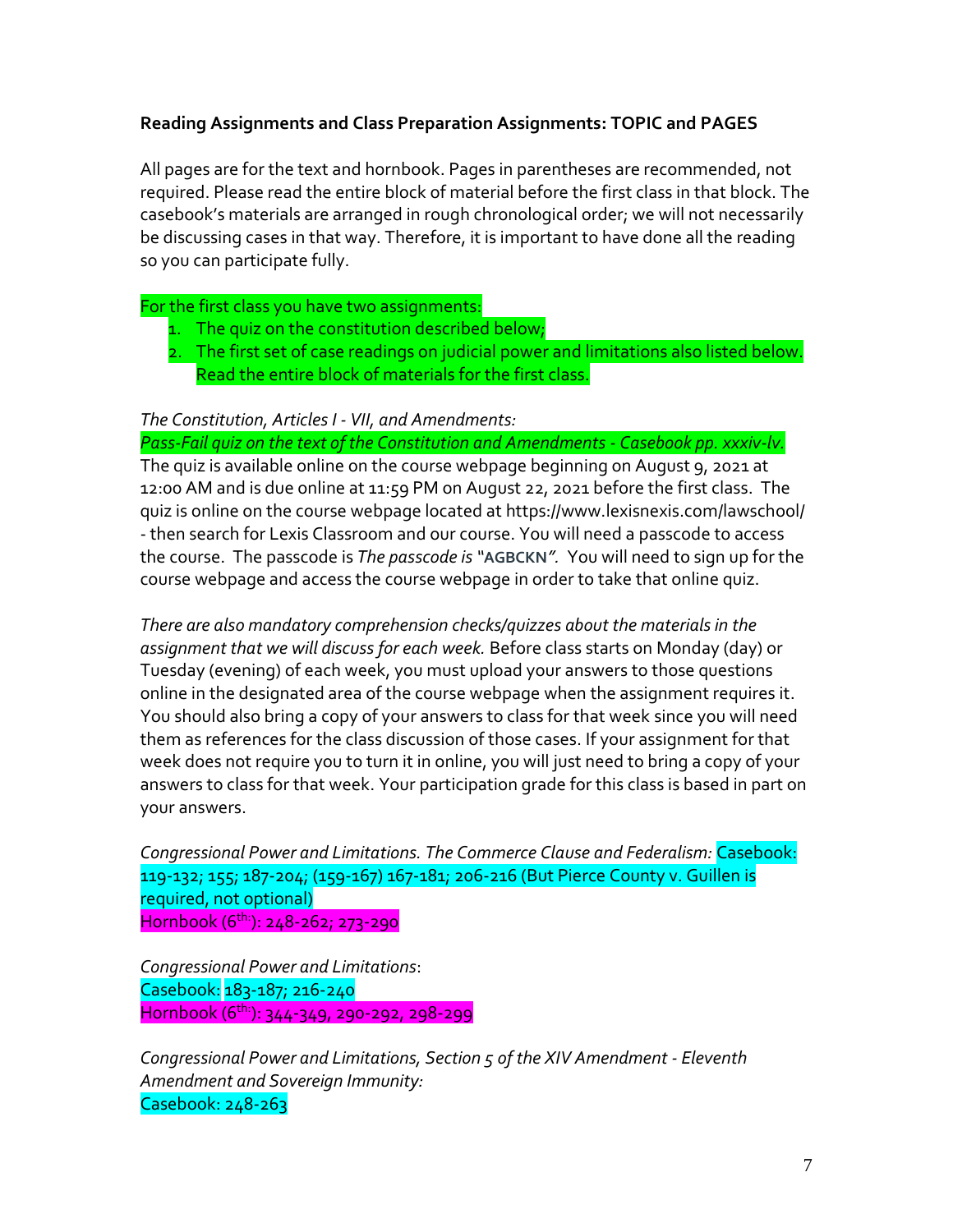Hornbook (6th: ): 307-308, 313-320

Plus lecture on the Eleventh Amendment and sovereign immunity, Reading Assignment: <mark>Hornbook (6<sup>th:</sup>): 202-205, 207-225</mark>

*Judicial Power and Limitations, including Standing:* Casebook: 1-13, 32-52, 58-87 Hornbook (6th: ): 39-54, 61-111, 112-136

*Executive Power and Limitations:* Casebook: 275-291; 343-350; 359-369; 395-417 Hornbook (6th: ): 363-370, 386-399

*State Powers & Federalism Preemption, Dormant Commerce Clause, Article IV Privileges & Immunities:* Casebook: 419-422; 429-430; 435; 444-446; 452; 457-461; 471-475; 461-464; 475-479; 468-471; 480- 489; 489-501 Hornbook (6th: ): 428-459, 462-467, 471-497, 510-519

*Civil Rights and Individual Liberties: Structure:* Casebook: 503-504; 522-523 (533-530) 531; 532-544; 552-553; 561-566; 568-571 Hornbook (6th: ): 539-553, 553-559

*Equal Protection: Rational Basis review:* Casebook: 683-711 Hornbook (6th: ): 724-744

*Equal Protection: Race:* Casebook: 711-712 (713-717) 717-728; (728-732) 732-741; 752-758; 790-791; 825-832 Hornbook (6th: ): 747-748, 751-776, 793-808

*Equal Protection: Gender:* Casebook: 836-850; 854-876 Hornbook (6th: ): 813, 818-819, 821-831

*Equal Protection: Other Classifications:* Casebook: 895-901 Hornbook (6 th:): (831-846), 846-854

Classes held on October 5, 11-12, 2021 will be held via zoom. That link will be provided at the end of September. Those 3 classes will be at the scheduled time and cover the scheduled material. The only difference is the online format.

*MIDTERM (to be determined): If there is a midterm, it will be cumulative from beginning of semester to that point in the course.*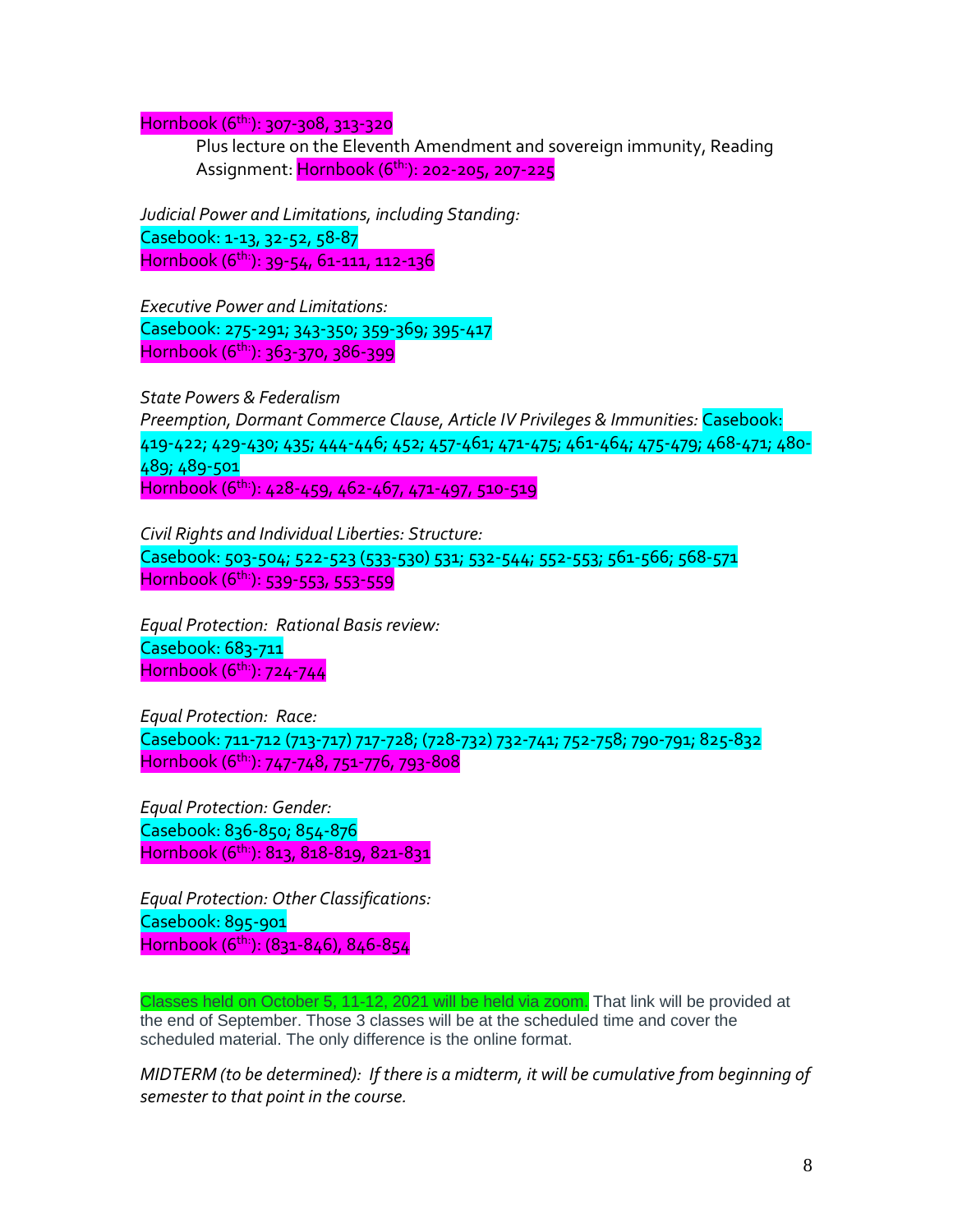*FINAL EXAM: Cumulative from beginning of semester*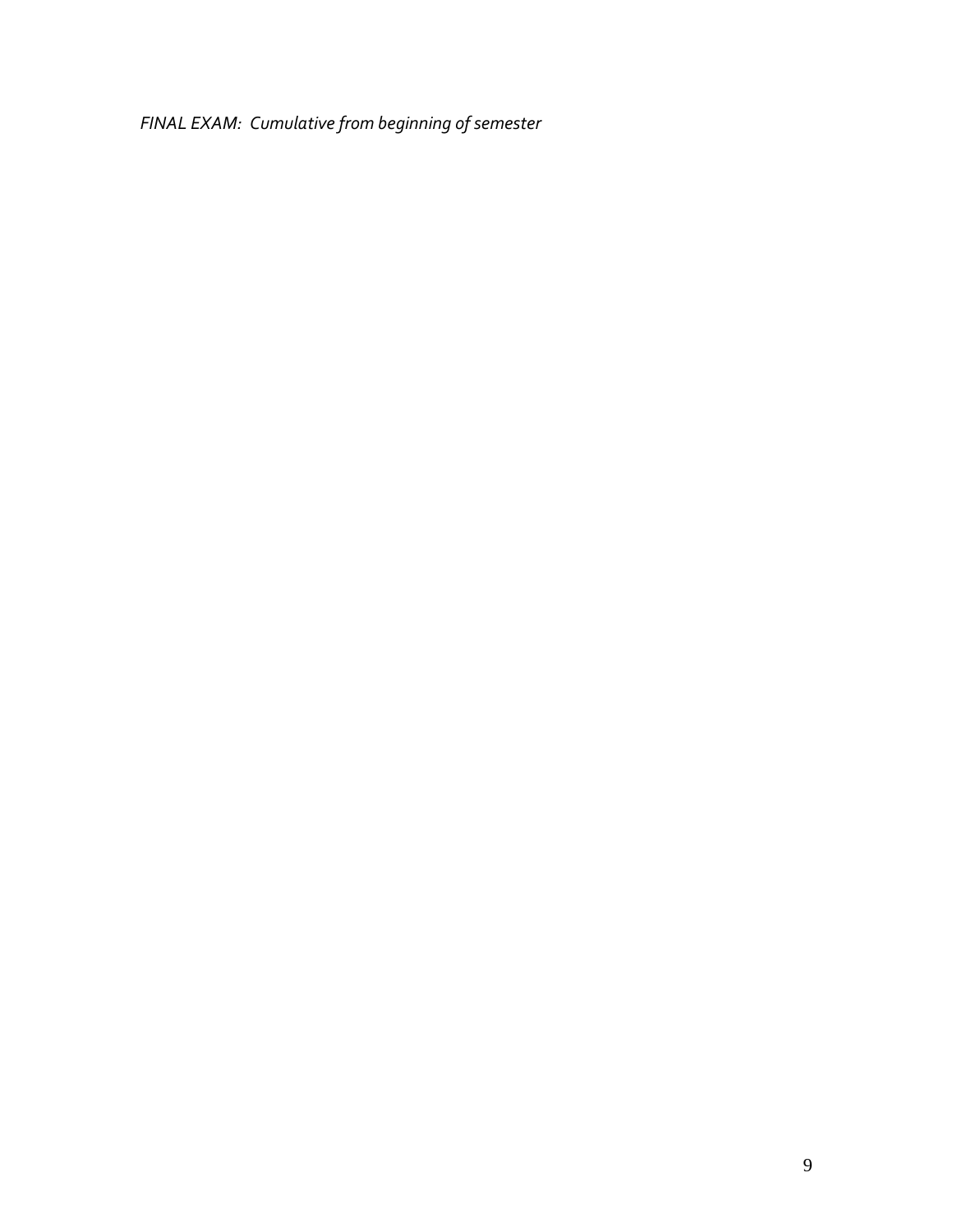### **The following are explicit goals and objectives for this course:**

### **Doctrinal Knowledge**

Students will demonstrate knowledge of the substantive law of Constitutional Law 1, including the powers of the federal government and its branches, state powers and their limitations, and the  $14<sup>th</sup>$  and  $5<sup>th</sup>$  Amendment Equal Protection doctrines and principles.

### **Legal Analysis**

Students will demonstrate the ability to identify the factual and legal issues implicated by a fact pattern and to appropriately use cases (including identifying the salient features of an appropriate precedent case, identifying legally significant similarities or differences between the precedent case and a fact pattern and explaining why those are legally significant) and rules (including the ability to connect legally significant facts in a fact pattern to the rule) to predict how a court would decide the issue. Students will also demonstrate the ability to identify and evaluate the public policies of a precedent case or rule, and be able to evaluate how public policy can impact the application of a rule to the legal issue.

# **Advocacy of Legal Argument**

Students will demonstrate the ability, in both oral and written formats, to evaluate the legal, economic and social strengths and weaknesses of a case and use case and statutory authority as well as public policy to persuade others. Making policy-based arguments includes the ability to identify and evaluate the public policies of a precedent case or rule and their implications, and be able to assert such appropriate arguments to support a particular application or distinction of a precedent case to a legal controversy or a particular resolution of the application of a rule to the legal controversy.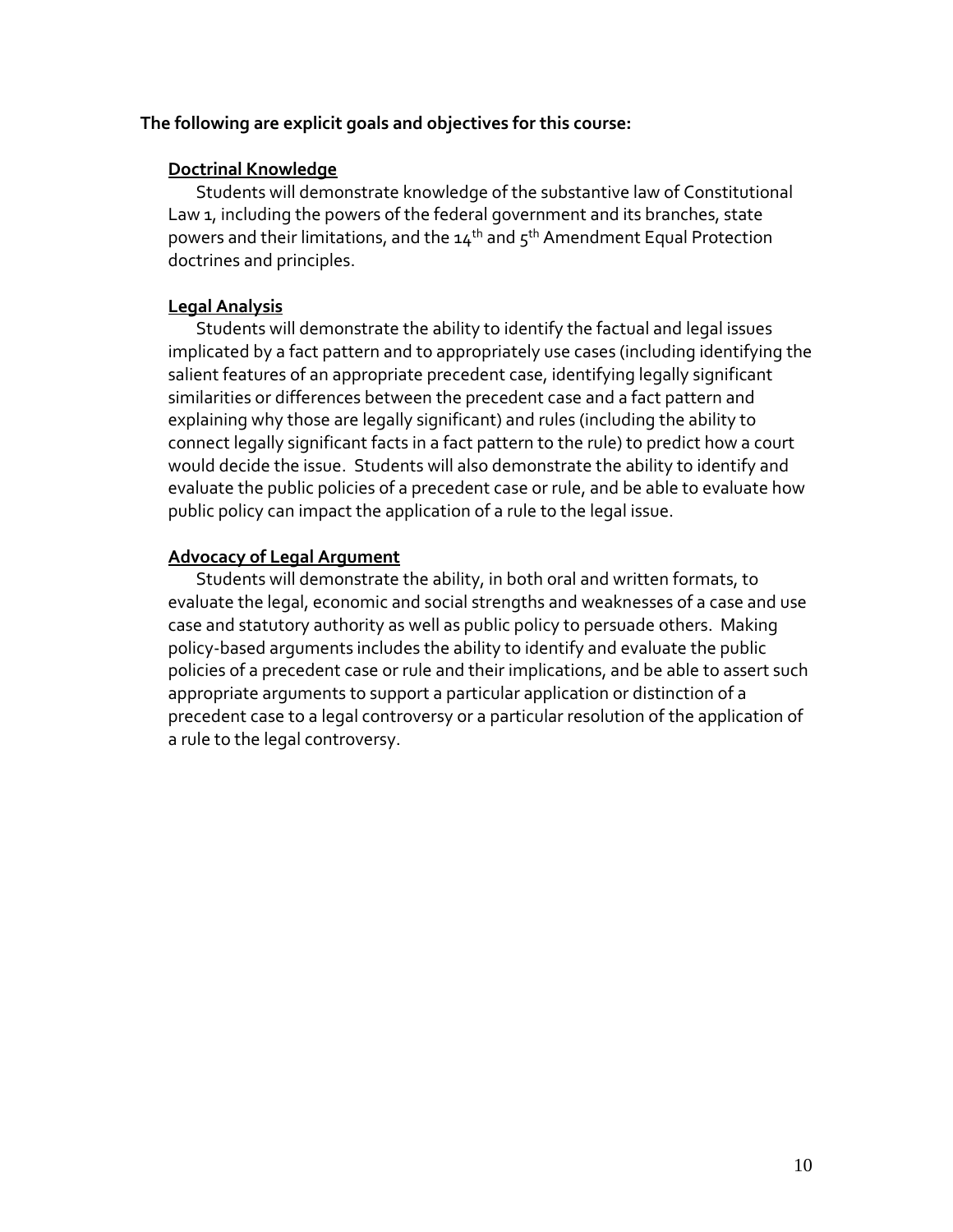#### **Western State College of Law – Programmatic Learning Outcomes**

**Western State College of Law's curriculum is designed so that every student achieves a level of competency prior to graduation in each of the eight Programmatic Learning Outcomes listed below:**

#### **Doctrinal Knowledge**

Students will demonstrate knowledge of substantive and procedural law in the core curriculum subjects, including Contracts, Criminal Law, Criminal Procedure, Torts, Real Property, Business Association, Evidence, Civil Procedures, Constitutional Law, Estates, Community Property, Remedies, and Professional Responsibility.

### **Practice Skills**

Students will demonstrate the development of other law practice skills. Each student's chosen outcomes within this category will be varied based on the student's particular interests, coursework and work experiences. They may include, but are not limited to, the following topics: oral presentation and advocacy; interviewing; counseling; client service and business development; negotiations, mediation, arbitration, or other alternate dispute resolution methods; advanced legal research and writing (excluding purely academic papers and the first four units earned in introductory firstyear legal research and writing class); applied legal writing such as drafting contracts, pleadings, other legal instruments; law practice management or the use of technology in law practice; cultural competency; collaboration or project management; financial analysis, such as accounting, budgeting project management, and valuation; cost benefit analysis in administrative agencies; use of technology, data analyses, or predictive coding; business strategy and behavior; pre-trial preparation, fact investigation, such as discovery, e-discovery, motion practice, assessing evidence, or utilizing experts; trial practice; professional civility and applied ethics; a law clinic that includes a classroom component; or a legal externship that includes a classroom component.

### **Legal Analysis**

Students will demonstrate the ability to identify the factual and legal issues implicated by a fact pattern and to appropriately use cases (including identifying the salient features of an appropriate precedent case, identifying legally significant similarities or differences between the precedent case and a fact pattern and explaining why those are legally significant) and rules (including the ability to connect legally significant facts in a fact pattern to the rule) to predict how a court would decide the issue. Students will also demonstrate the ability to identify and evaluate the public policies of a